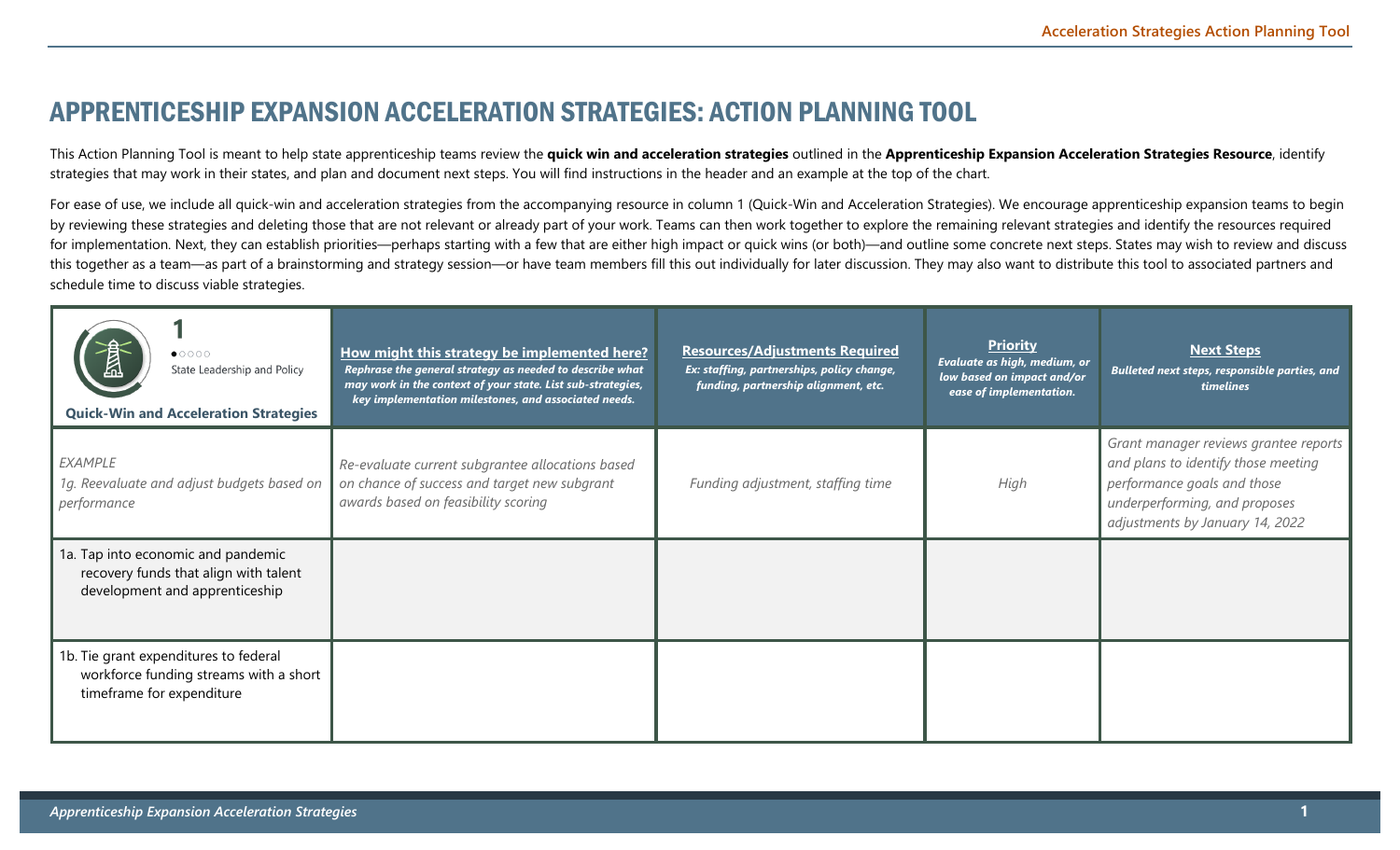| $\bullet \circ \circ \circ \circ$<br>State Leadership and Policy<br><b>Quick-Win and Acceleration Strategies</b>    | How might this strategy be implemented here?<br>Rephrase the general strategy as needed to describe what<br>may work in the context of your state. List sub-strategies,<br>key implementation milestones, and associated needs. | <b>Resources/Adjustments Required</b><br>Ex: staffing, partnerships, policy change,<br>funding, partnership alignment, etc. | <b>Priority</b><br>Evaluate as high, medium, or<br>low based on impact and/or<br>ease of implementation. | <b>Next Steps</b><br>Bulleted next steps, responsible parties, and<br>timelines |
|---------------------------------------------------------------------------------------------------------------------|---------------------------------------------------------------------------------------------------------------------------------------------------------------------------------------------------------------------------------|-----------------------------------------------------------------------------------------------------------------------------|----------------------------------------------------------------------------------------------------------|---------------------------------------------------------------------------------|
| 1c. Create incentives that encourage quick<br>program registration and apprentice<br>onboarding                     |                                                                                                                                                                                                                                 |                                                                                                                             |                                                                                                          |                                                                                 |
| 1d. Look for and recruit influential, highly<br>visible leaders (or those who can<br>influence them)                |                                                                                                                                                                                                                                 |                                                                                                                             |                                                                                                          |                                                                                 |
| 1e. Spotlight successes and leverage peer<br>leaders' voices                                                        |                                                                                                                                                                                                                                 |                                                                                                                             |                                                                                                          |                                                                                 |
| 1f. Partner and/or braid funding with<br>another funding source that has<br>infrastructure in place to move quickly |                                                                                                                                                                                                                                 |                                                                                                                             |                                                                                                          |                                                                                 |
| 1g. Reevaluate and adjust budgets based<br>on performance                                                           |                                                                                                                                                                                                                                 |                                                                                                                             |                                                                                                          |                                                                                 |
| 1h. Create tools that promote alignment<br>with and braiding of other existing<br>funding sources                   |                                                                                                                                                                                                                                 |                                                                                                                             |                                                                                                          |                                                                                 |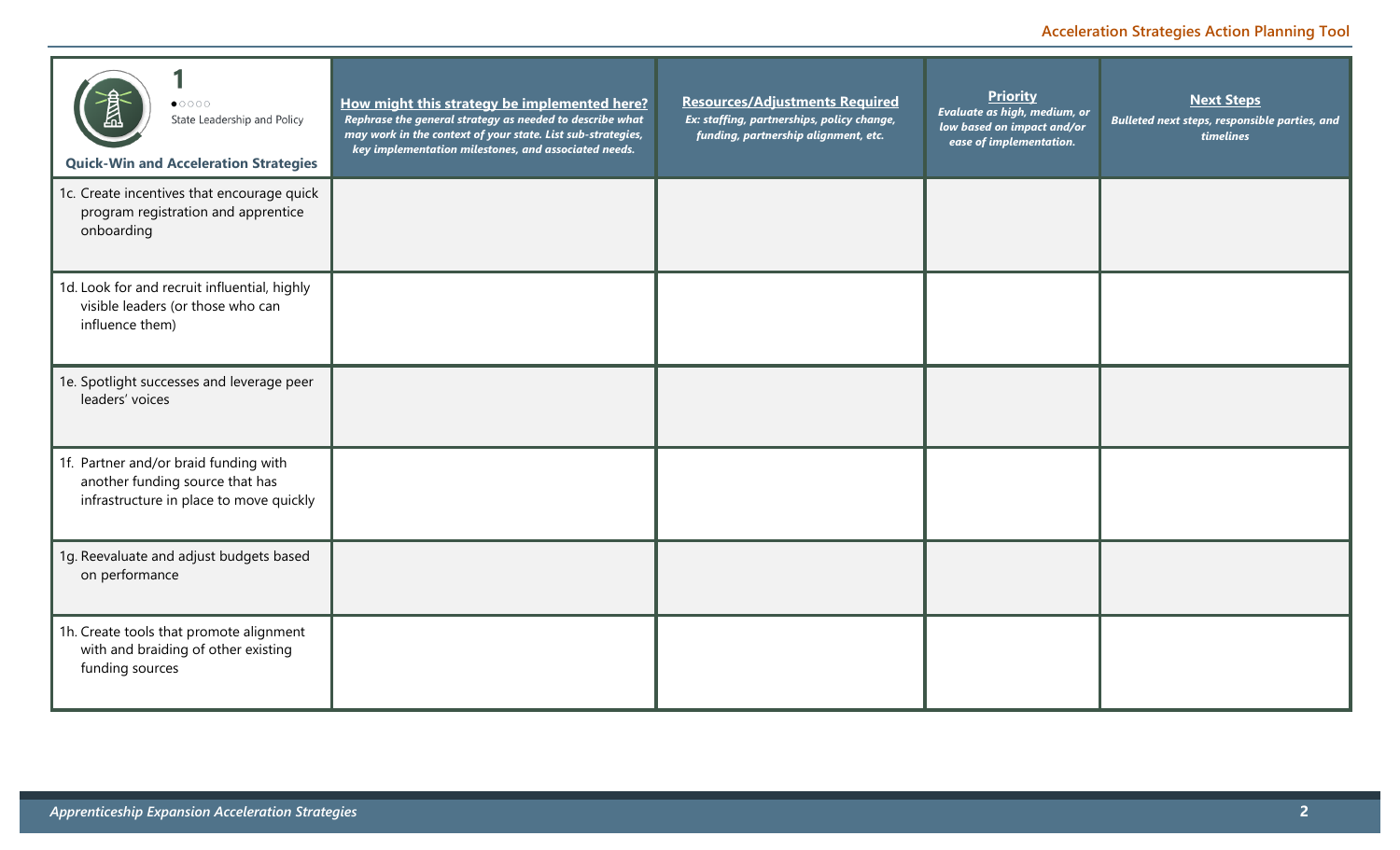| Outreach and Business Engagement<br><b>Quick-Win and Acceleration Strategies</b>             | How might this strategy be implemented here?<br>Rephrase the general strategy as needed to describe what<br>may work in the context of your state. List sub-strategies,<br>key implementation milestones, and associated needs. | <b>Resources/Adjustments Required</b><br>Ex: staffing, partnerships, policy change,<br>funding, partnership alignment, etc. | Priority<br>Evaluate as high, medium, or<br>low based on level of impact. | <b>Next Steps</b><br>Bulleted next steps, responsible parties, and<br>timelines |
|----------------------------------------------------------------------------------------------|---------------------------------------------------------------------------------------------------------------------------------------------------------------------------------------------------------------------------------|-----------------------------------------------------------------------------------------------------------------------------|---------------------------------------------------------------------------|---------------------------------------------------------------------------------|
| 2a. Conduct outreach to inactive sponsors<br>and active sponsors with no<br>apprentices      |                                                                                                                                                                                                                                 |                                                                                                                             |                                                                           |                                                                                 |
| 2b. Target active sponsors for additional<br>programs and occupations                        |                                                                                                                                                                                                                                 |                                                                                                                             |                                                                           |                                                                                 |
| 2c. Increase cohort sizes by targeting large<br>employers and employer consortia             |                                                                                                                                                                                                                                 |                                                                                                                             |                                                                           |                                                                                 |
| 2d. Leverage labor market information<br>expertise to understand shifting skill<br>needs     |                                                                                                                                                                                                                                 |                                                                                                                             |                                                                           |                                                                                 |
| 2e. Pursue employers who already use<br>work-based learning models                           |                                                                                                                                                                                                                                 |                                                                                                                             |                                                                           |                                                                                 |
| 2f. Utilize employer champions to address<br>myths and business misperceptions               |                                                                                                                                                                                                                                 |                                                                                                                             |                                                                           |                                                                                 |
| 2g. Reconsider how you frame Registered<br>Apprenticeship as a talent pipeline<br>strategy   |                                                                                                                                                                                                                                 |                                                                                                                             |                                                                           |                                                                                 |
| 2h. Expand your employer reach through<br>traditional, online, and social media<br>marketing |                                                                                                                                                                                                                                 |                                                                                                                             |                                                                           |                                                                                 |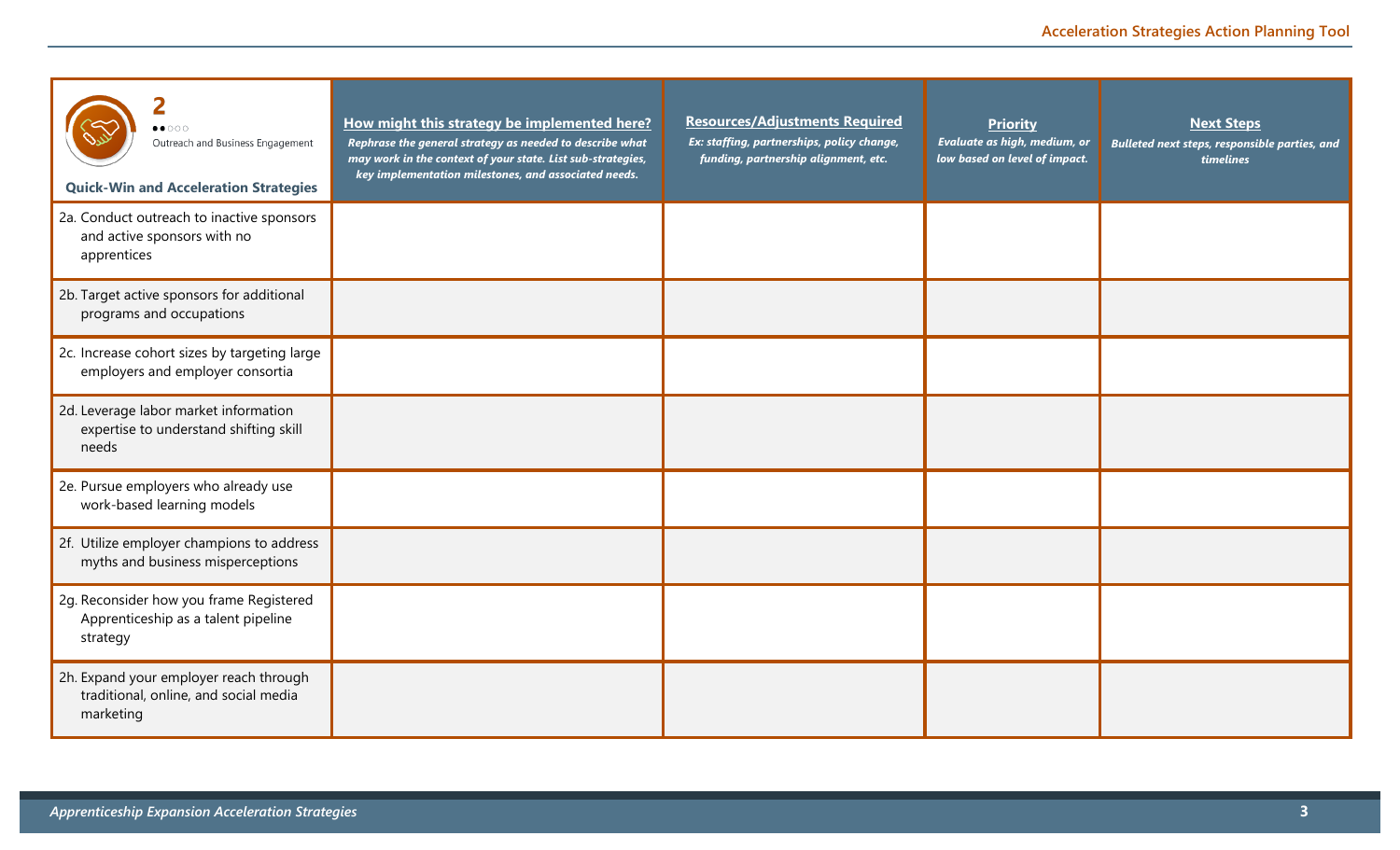| 3<br>$\bullet\bullet\circ\circ$<br>Capacity to Develop, Register, and<br><b>Support Programs</b><br><b>Quick-Win and Acceleration Strategies</b> | How might this strategy be implemented here?<br>Rephrase the general strategy as needed to describe what<br>may work in the context of your state. List sub-strategies,<br>key implementation milestones, and associated needs. | <b>Resources/Adjustments Required</b><br>Ex: staffing, partnerships, policy change,<br>funding, partnership alignment, etc. | <b>Priority</b><br>Evaluate as high, medium, or<br>low based on level of impact. | <b>Next Steps</b><br>Bulleted next steps, responsible parties, and<br>timelines |
|--------------------------------------------------------------------------------------------------------------------------------------------------|---------------------------------------------------------------------------------------------------------------------------------------------------------------------------------------------------------------------------------|-----------------------------------------------------------------------------------------------------------------------------|----------------------------------------------------------------------------------|---------------------------------------------------------------------------------|
| 3a. Make sure to capture all "reportable<br>individuals"                                                                                         |                                                                                                                                                                                                                                 |                                                                                                                             |                                                                                  |                                                                                 |
| 3b. Leverage National Industry<br>Intermediaries funded by USDOL                                                                                 |                                                                                                                                                                                                                                 |                                                                                                                             |                                                                                  |                                                                                 |
| 3c. Increase cohort sizes by working with<br>other industry intermediaries                                                                       |                                                                                                                                                                                                                                 |                                                                                                                             |                                                                                  |                                                                                 |
| 3d. Speed up standards development and<br>approval times                                                                                         |                                                                                                                                                                                                                                 |                                                                                                                             |                                                                                  |                                                                                 |
| 3e. Lay the groundwork to enhance your<br>partnerships                                                                                           |                                                                                                                                                                                                                                 |                                                                                                                             |                                                                                  |                                                                                 |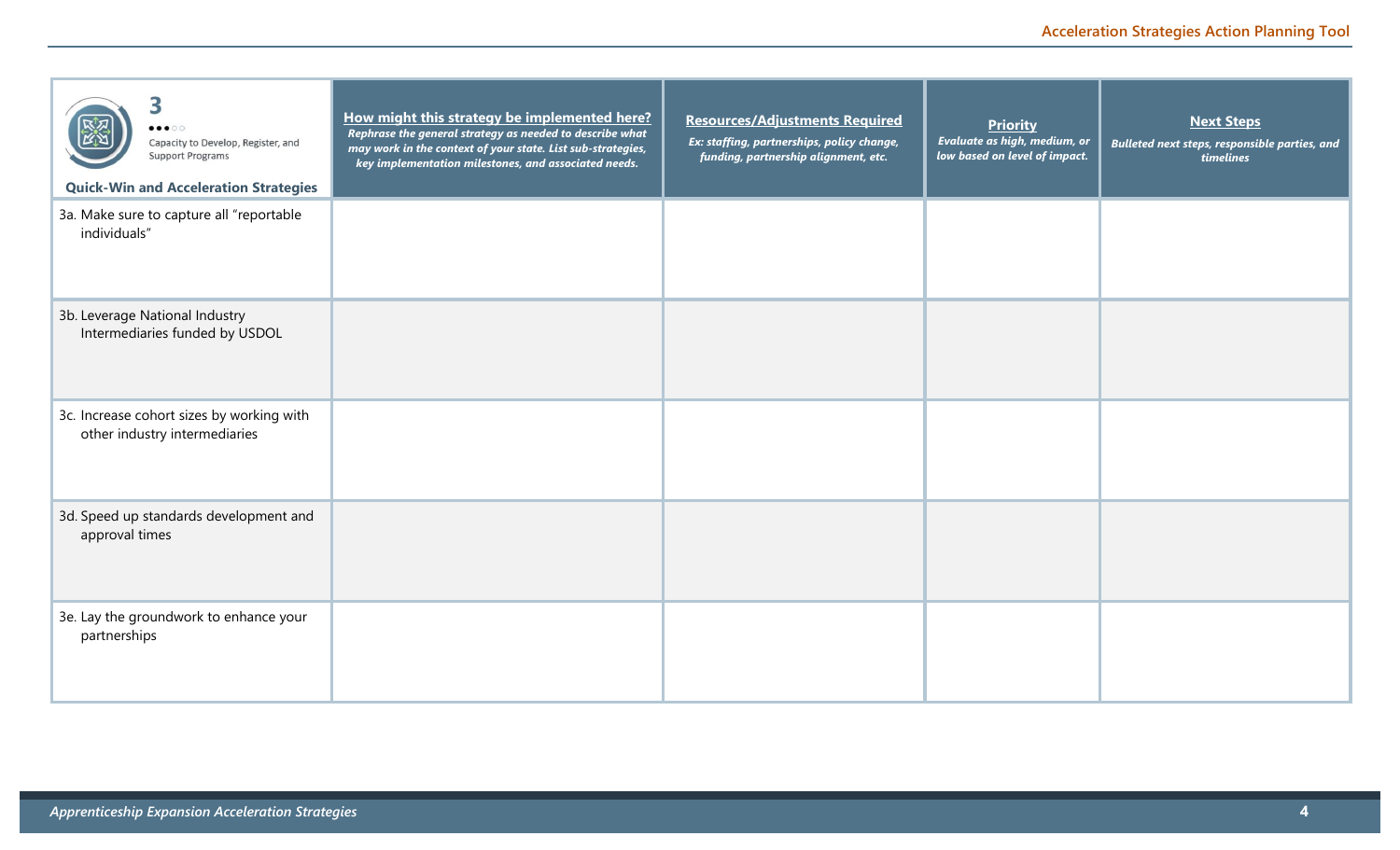| Development of and Support for<br>Diverse Apprentice Pipelines<br><b>Quick-Win and Acceleration Strategies</b>                                     | How might this strategy be implemented here?<br>Rephrase the general strategy as needed to describe what<br>may work in the context of your state. List sub-strategies,<br>key implementation milestones, and associated needs. | <b>Resources/Adjustments Required</b><br>Ex: staffing, partnerships, policy change,<br>funding, partnership alignment, etc. | Priority<br>Evaluate as high, medium, or<br>low based on level of impact. | <b>Next Steps</b><br><b>Bulleted next steps, responsible parties, and</b><br>timelines |
|----------------------------------------------------------------------------------------------------------------------------------------------------|---------------------------------------------------------------------------------------------------------------------------------------------------------------------------------------------------------------------------------|-----------------------------------------------------------------------------------------------------------------------------|---------------------------------------------------------------------------|----------------------------------------------------------------------------------------|
| 4a. Target outreach to employers who<br>have expressed a desire to expand<br>diversity and/or target a particular<br>population                    |                                                                                                                                                                                                                                 |                                                                                                                             |                                                                           |                                                                                        |
| 4b. Review public-facing materials, and<br>make them more inclusive and<br>accessible                                                              |                                                                                                                                                                                                                                 |                                                                                                                             |                                                                           |                                                                                        |
| 4c. Look for ways to partner with those<br>already working with diverse<br>populations of apprentices                                              |                                                                                                                                                                                                                                 |                                                                                                                             |                                                                           |                                                                                        |
| 4d. Identify and build on programs that<br>serve specific target or diverse<br>populations                                                         |                                                                                                                                                                                                                                 |                                                                                                                             |                                                                           |                                                                                        |
| 4e. Create policies to define, support, and<br>recognize quality pre-apprenticeship<br>programs and build pathways to<br>Registered Apprenticeship |                                                                                                                                                                                                                                 |                                                                                                                             |                                                                           |                                                                                        |
| 4f. Map out roles and referral and/or co-<br>enrollment processes with critical<br>workforce partners who work with<br>diverse populations         |                                                                                                                                                                                                                                 |                                                                                                                             |                                                                           |                                                                                        |
| 4g. Incorporate strategies for supporting a<br>diverse workforce in your support to<br>sponsors                                                    |                                                                                                                                                                                                                                 |                                                                                                                             |                                                                           |                                                                                        |